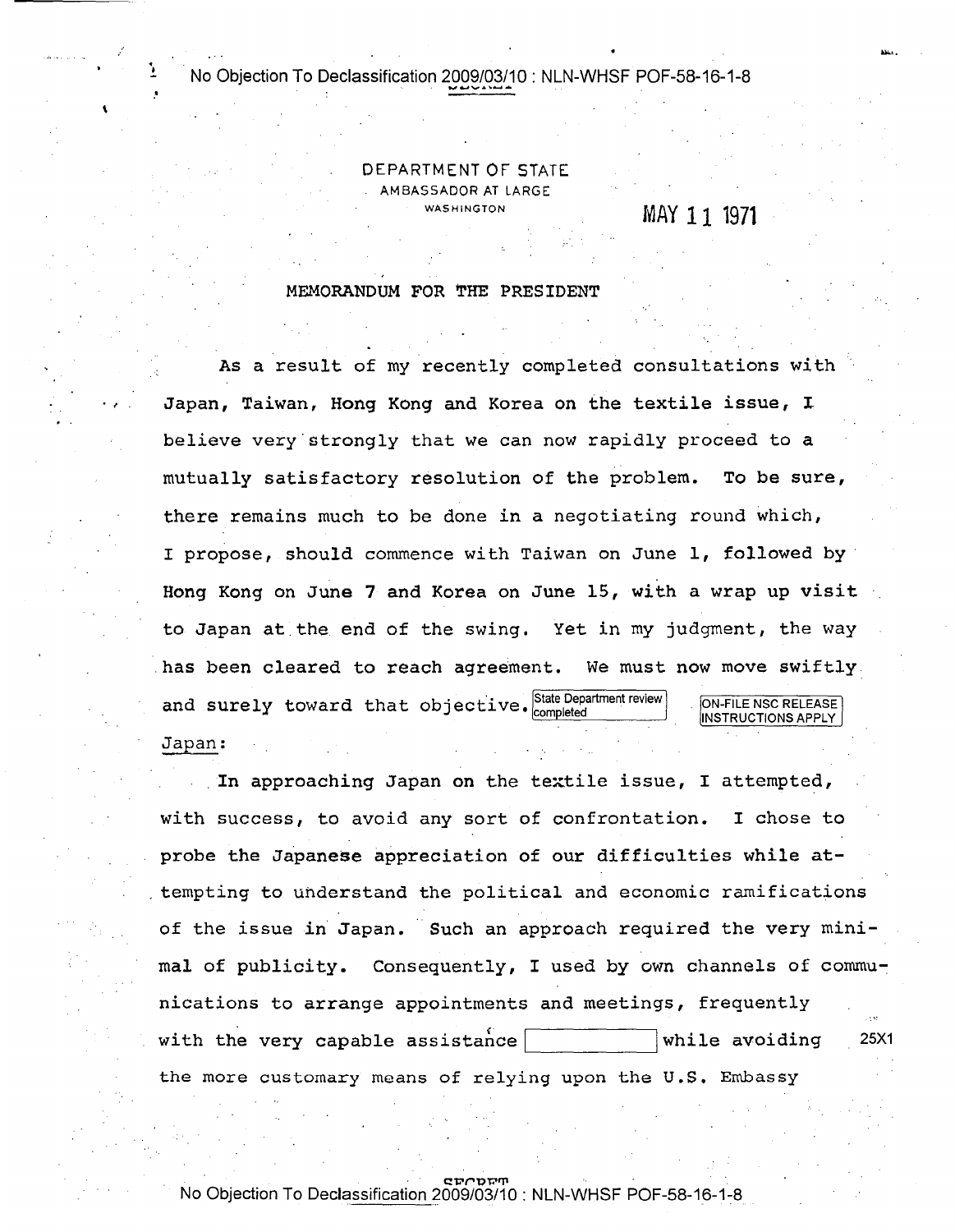### No Objection To Declassification 2009/03/10 : NLN-WHSF POF-58-16-1-8

- 2 -

for such support. Even though the Ambassador and the Embassy tried repeatedly to become involved, I included them only in those instances where very general matters were discussed.

On reflection,. I feel that such a procedure was absolutely crucial to the success of my visit and was so categorically informed by the Japanese. In fact, on two occasions, indiscretions on the part of the U.S. Embassy personnel (the Ambassador and the Deputy Chief of Mission) could well have resulted in a complete collapse of my efforts.

My initial contact in Japan was Finance Minister Fukuda with whom I had two 2-hour sessions. (Because of the political ramifications of the textile issue in Japan and its spillover effect on Minister Fukuda's political aspirations, I accepted the suggestion that he have no public role in the discussions. I shall, however, continue to work with him privately.) Minister Fukuda, in turn, arranged for me to meet with Prime Minister Sato, a meeting which lasted for two additional hours. The success of that meeting was undoubtedly enhanced by virtue of the fact that the Prime Minister

25X1

25X1

As·a result of my discussion with Prime Minister Sato, I am convinced that he now fully appreciates the importance of achieving a settlement to the textile issue which you, Mr. President, find acceptable politically. He admitted that

#### SECRET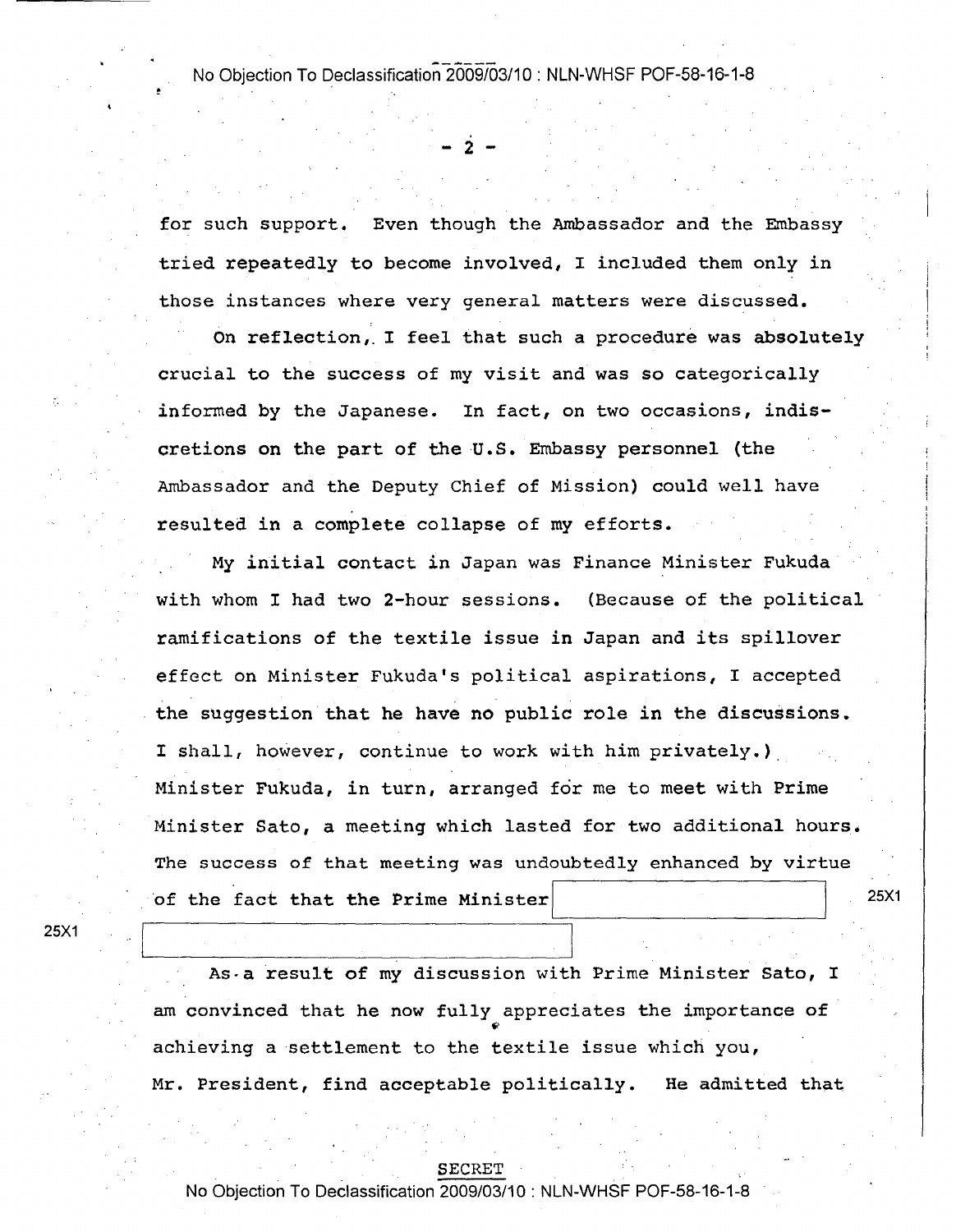.....

- 3 -

he and others did not adequately understand either the economic or political dimensions of the textile issue in this country. They had especially misread the political considerations. Prime Minister Sato emphasized at this point that such a misreading was by no means intentional.

The Prime Minister then asked me to work with former Prime Minister Kishi whom you know well and who promised you assistance in this matter earlier. In my subsequent' discussion with Mr. Kishi, who by Prime Minister Sato's' admission has the authority and influence to resolve the issue,. he assured me that Japan will infact keep its textile exports to the U.S. within the growth limits - totally and by categories - which will be acceptable to the U.S. industry. To facilitate implementation of this commitment, he stressed the importance of our negotiating such agreements with Taiwan, Hong Kong and Korea.

Contributing further to the success of my visit was the welcome fact of good press coverage. The visit was portrayed as a series of discussions and consultations on matters of mutual interest. The confrontation theme never emerged.

In Taiwan, I met privately with President Chiang Kai Chek and Vice Premier Chiang Ching Kue, the latter being quite helpful in sympathetically explaining the textile problem to

No Objection To Declassification 2009/03/10 : NLN-WHSF POF-58-16-1-8

Taiwan: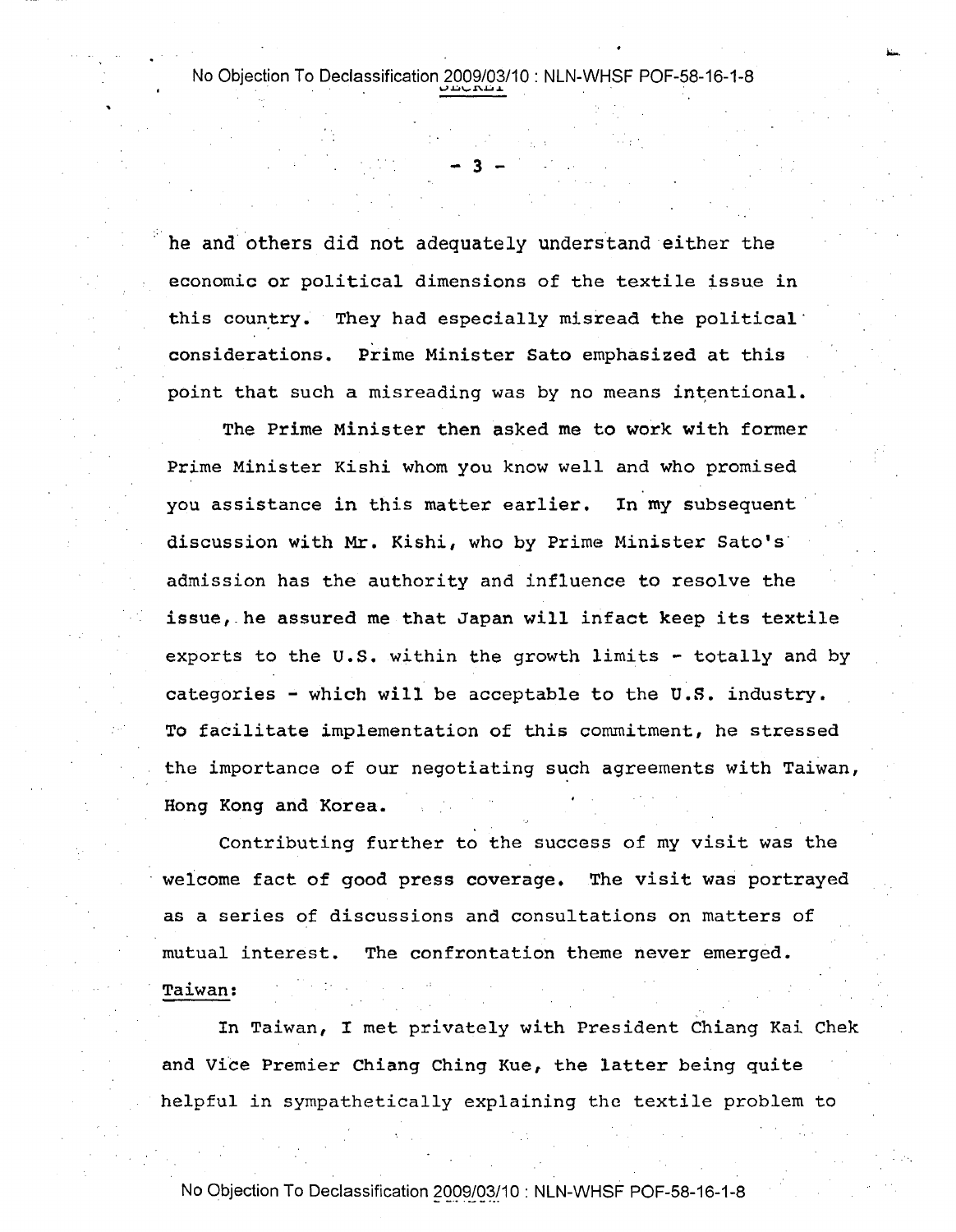4

his father. Yet both individuals stressed to us the importance of the textile industry in the Chinese economy and suggested that any limitations placed voluntarily on the growth and expansion of that industry be offset by comparable investment in other areas. In this respect, they expressed their interest in obtaining a steel mill while underlining the contributions of oil resource development to their economy.

. ,

'"

As a result of these conversations, the Chinese have agreed to begin negotiations on June 1 which, they assured me, will be completed to our mutual satisfaction within three to five days. They expressed an understanding and appreciation of our problem. They repeatedly referred to their apprecia- ' tion for our many and continued efforts in their behalf, all of which was rather remarkable in view of the timing of my visit. Recent developments in U.S.-Mainland China relations along with the off-shore oil moratorium imposed by the State Department obviously had a disconcerting impact in Taiwan which was needlessly intensified by State's inept handling in publically expressing U.S. intentions vis-a-vis the Republic of China. Hong Kong:

My discussions in Hong Kong with Sir John Cowperthwaite resulted in his agreeing to begin negotiations on June 7 to be concluded within three to five days. He expressed understanding and appreciation of our problem, but he was careful to raise a number of considerations important to Hong Kong.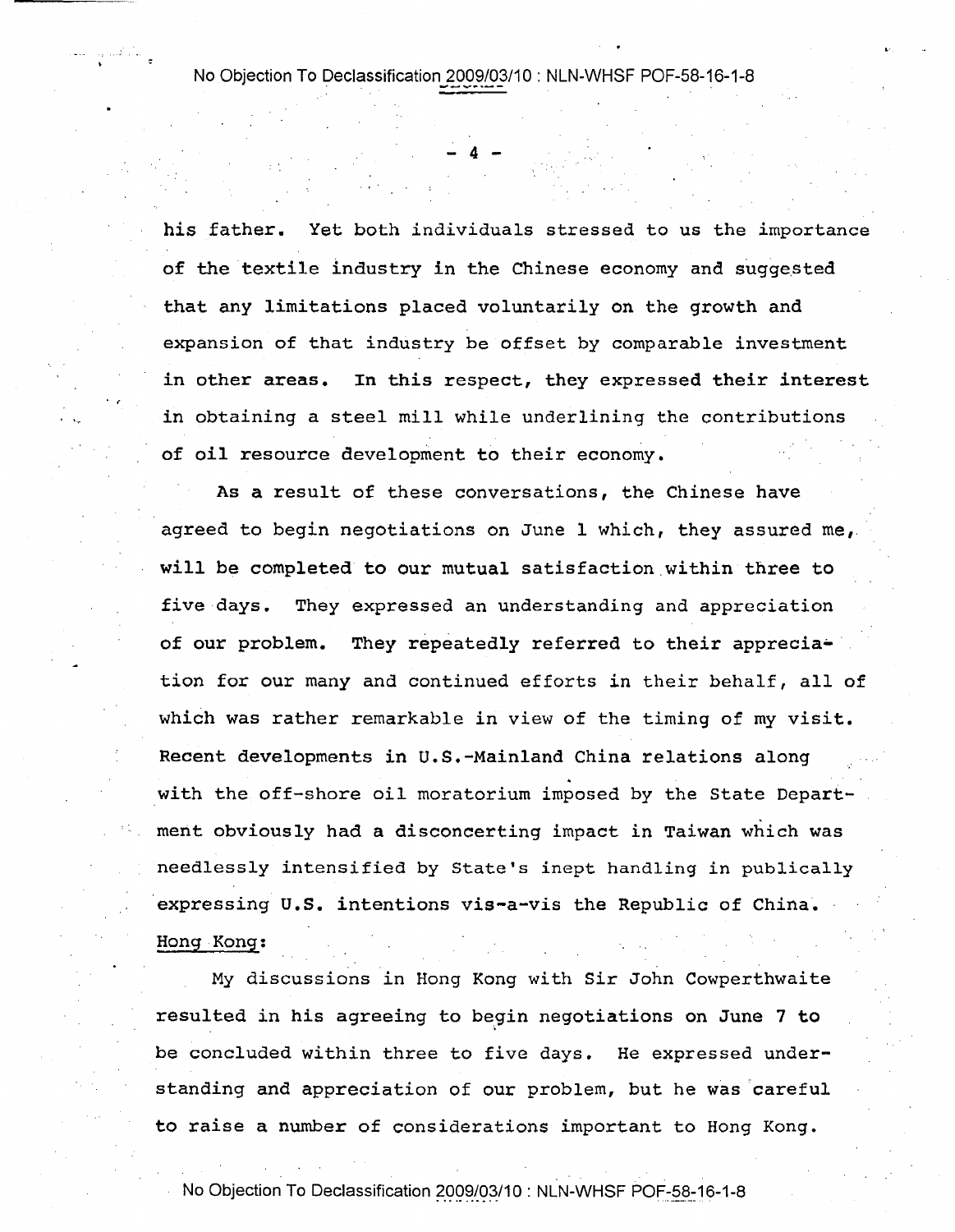No Objection To Declassification 2009/03/10: NLN-WHSF POF-58-16-1-8

 $-5 -$ 

Specifically, he wanted assurances from Japan that they would not retaliate against Hong Kong for reaching an acceptable agreement with the U.S. on textiles. I have relayed this concern to the Japanese and am currently awaiting a reply which, in my judgment, will indicate the sincerity of the Japanese commitment.

In addition, Sir John requested that I discuss the matter in" London on my forthcoming European trip to gain British support for our efforts. I am currently attempting to arrange an appointment with Prime Minister Heath to this end.

#### Korea:

In my discussion with President Park, I emphasized the crucial nature and complexion of general U.S.-Korean relations and the necessity of focusing on that relationship rather than allowing the textile issue to receive inordinate prominence in our relations. I stressed that a very special relationship does indeed exist between the United States and Korea and that, consequently, commitments run in both directions. I recalled u.s. involvement and sacrifice in the Korean War and subsequent military and economic assitance. Against this background, I explained at some length the U.S. economic and political dimensions of the textile issue and urged that we move promptly to a resolution of the issue.

President Park called a Cabinet meeting following our conversation and directed the Cabinet to begin work immediately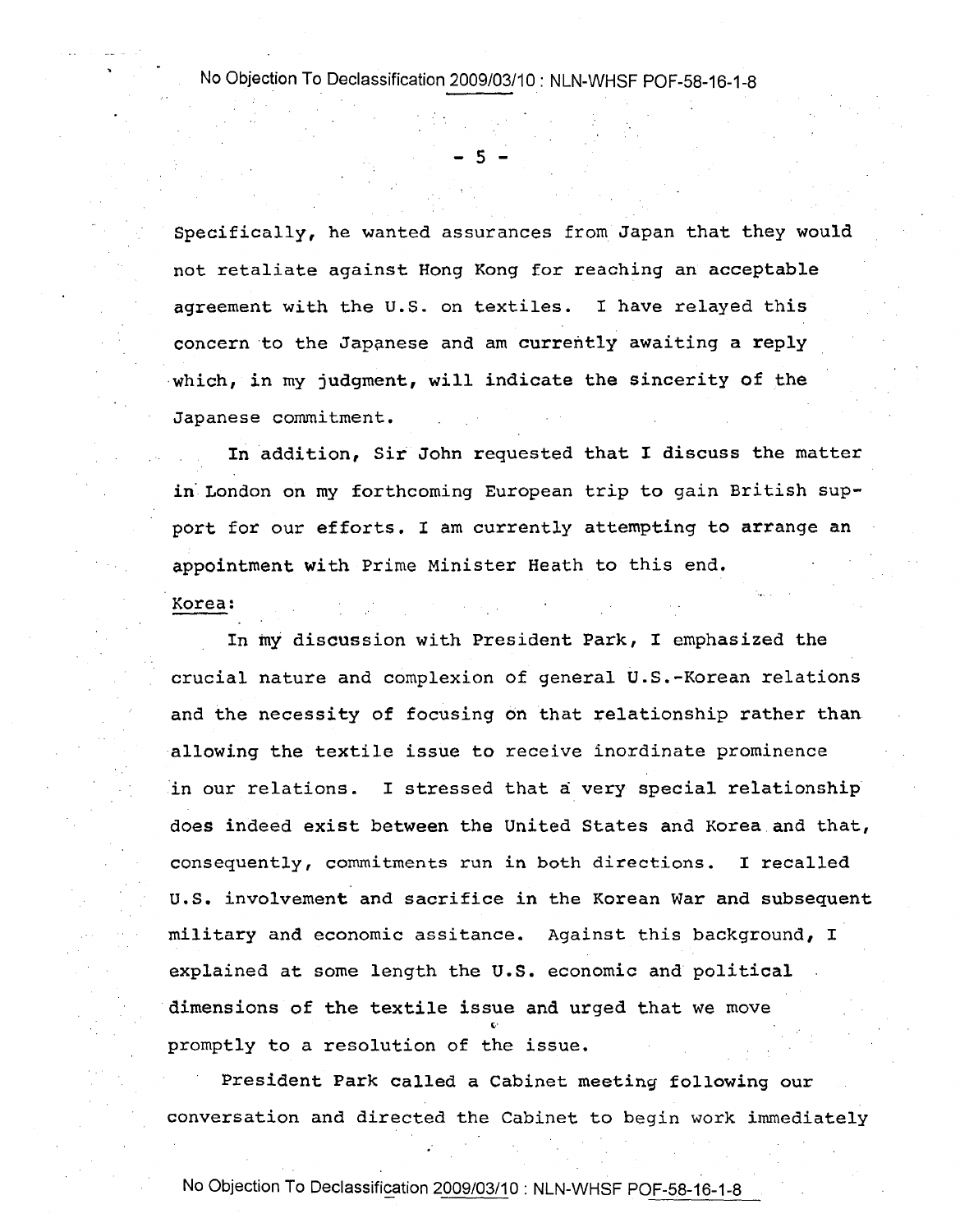..

•

6

toward a mutually satisfactory agreement. He also asked that I meet on this specific issue with the Deputy Prime Minister and the Minister of Industry and Commerce which I did.

The result of these discussions was an agreement by the Koreans to begin negotiations on June 15 with an understanding that they will be concluded within three to five days.

Given the results of my trip, I recommend the following: (a) that we move promptly to negotiate agreements with Taiwan, Hong Kong, and Korea beginning such negotiations with Taiwan on June 1 and ending our efforts by the end of June with a visit to Japan to keep our commitment there.

(b) that the negotiating team be headed by Tony Jurich of my staff and comprised of one representative each. from the Departments of State, Commerce and Labor.

I shall be *in* each country with the negotiating team to guide the U.S. delegation as well as to bring pressure on the governments in question to assure prompt action.

(c) that I, and I alone, shall be completely in charge of all communications affecting the negotiations.

(d) that all other interested departments be informed of these procedures and understand totally and completely that they are to interfere in no way. For these negotiations